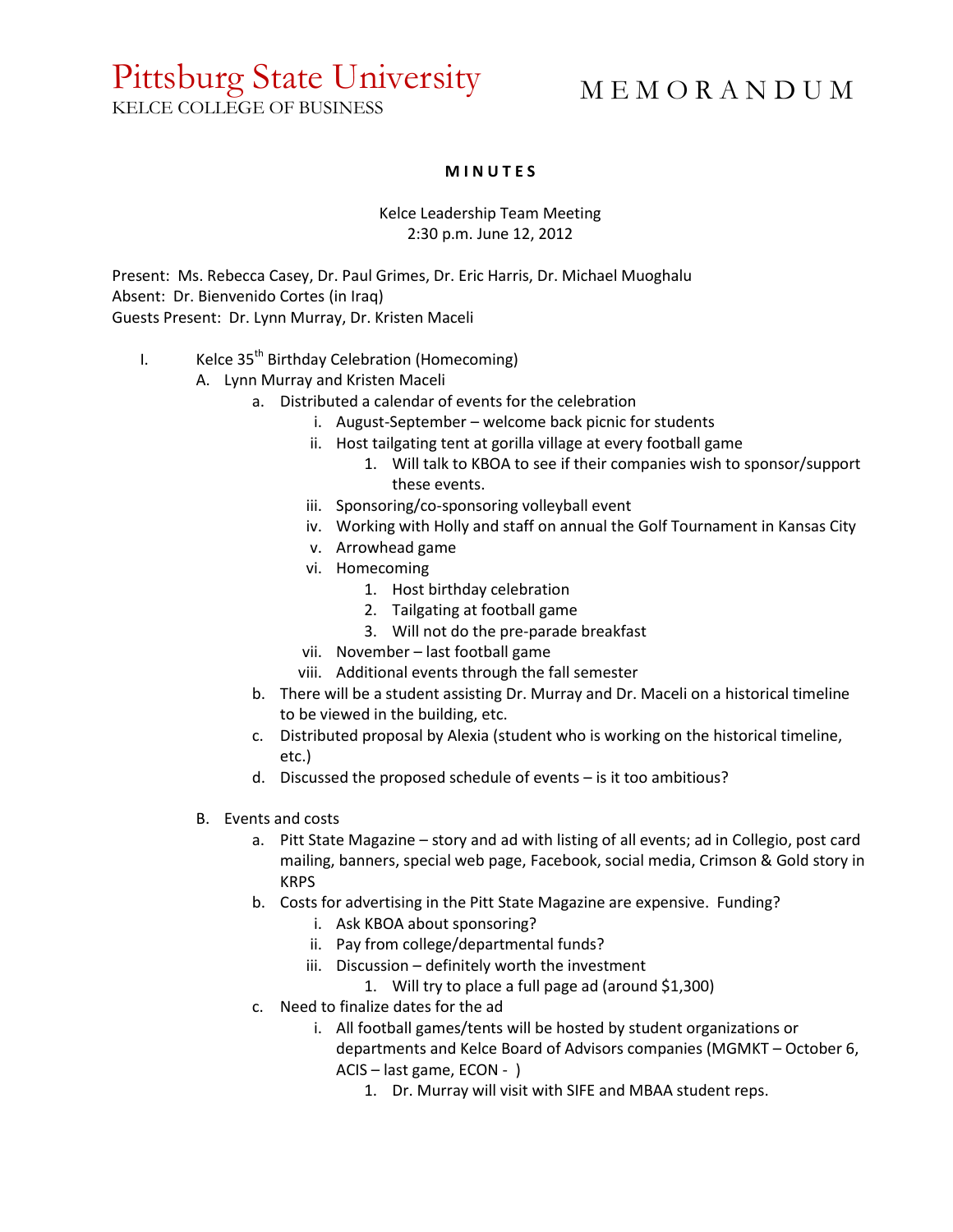- ii. Will plan on doing a welcome picnic at the beginning of the semester. 1. Need to have faculty sign up for events.
- iii. Will plan on advertising for the Golf Tournament.
- d. Discussed student organizations selling Kelce/PSU t-shirts or polo shirts at/before events. Dr. Murray will talk to SIFE and MBAA about this.
- II. End-of-Year Allocation from Provost (\$50,000)
	- A. Digital Measures
		- a. Dr. Grimes met with OIS and had conference call with company. OIS believes that the software will interface well.
		- b. Problem may be entering into a five-year agreement and possibly having to take bids.
		- c. If purchasing Digital Measures falls through then we will go to next items on list.
	- B. Carpet out for quote; supplement may be needed
		- a. Faculty will need to move out of offices
	- C. Will purchase faculty/staff computers
- III. Miscellaneous Items
	- A. Performance Appraisals
		- a. Dr. Grimes has viewed KLT Goals & Objectives in GUS
		- b. Will evaluate everyone tomorrow will try to have individual discussions with each chair.
	- B. Summer Office Hours and New Faculty Orientation
		- a. Should try to set office hours close to time of teaching each department should set their own policies for office hours.
		- b. NFO new faculty are expected to be there, but there are always outside obligations. Provost and CTLT should be informed if specific faculty won't be attending one of the dates.
			- i. Mentors for new faculty are to be selected by departments
	- C. Graduate Assistants
		- a. Same # have been allocated as last year
	- D. Advisory board; modifications to bylaws out for vote
		- a. Bill Neighbors has looked over bylaws and sent out for vote to board members
			- i. Change board membership from 20 to 30 members.
			- ii. Add Holly Kent as an ex-officio member and member of the Development Committee.
		- b. Two names have been given to the nominating committee as possible additional board members (Terry Puett, John Lowe).
	- E. Writing Center request for student worker dollars
		- a. Writing Center does not have its own budget
			- i. COB will continue to send ½ of a GA to the Writing Center each year
			- ii. Departments are asked to donate/transfer funds if possible
				- 1. Dean's office may assist Holly Kent in Development office with student funding
	- F. Alpha Kappa Psi
		- a. Dr. Grimes asked KLT if this student organization should be "revived"
		- b. Consensus was that we don't need an additional student organization to support
	- G. Credential verification new form at initial hire (HLC accreditation)